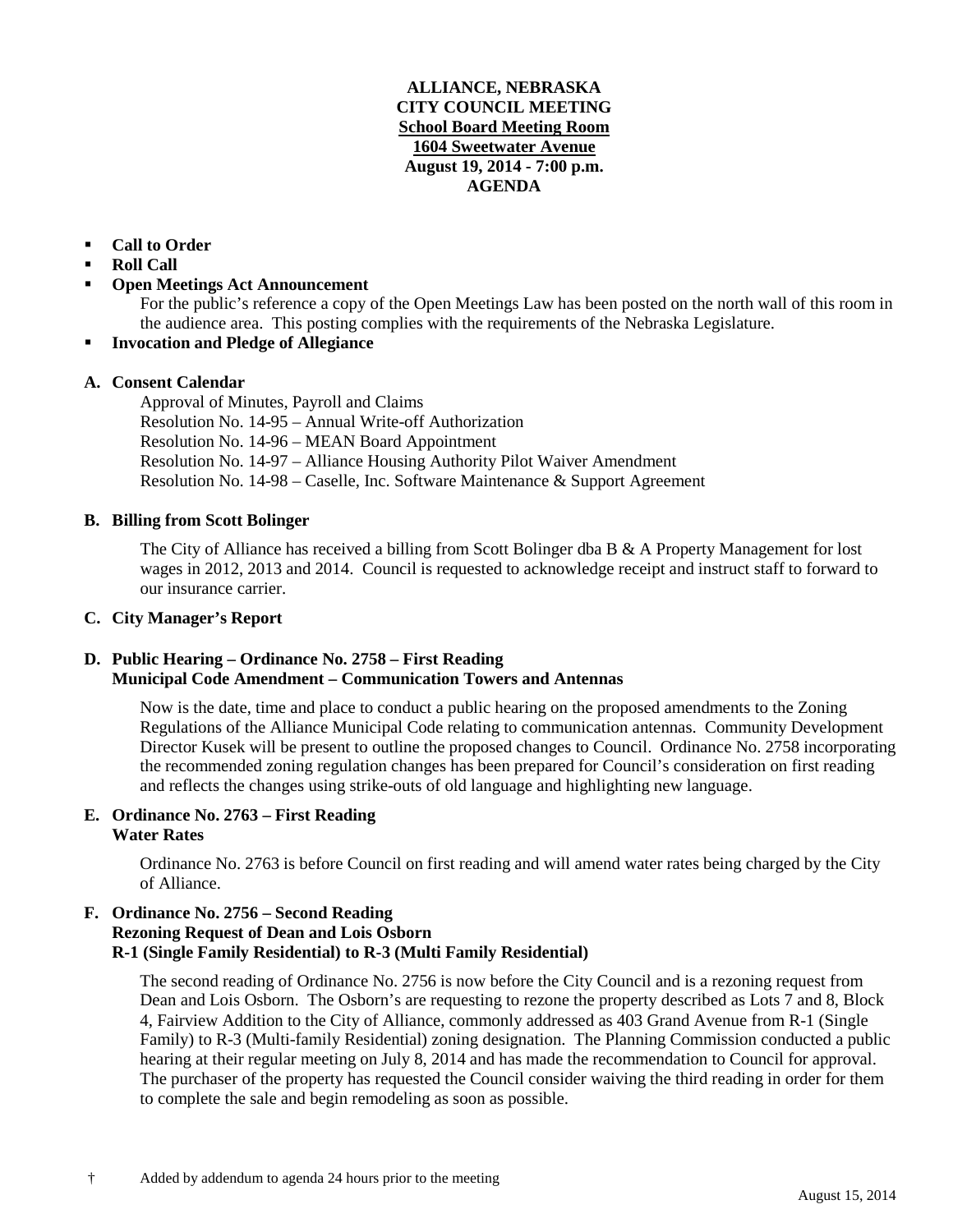#### **G. Ordinance No. 2757 – Second Reading Rezoning Request for Carhenge A (Agriculture) to R-R (Rural Residential)**

The City is requesting to rezone Carhenge which is on a 10 acres tract of land within the Northwest Quarter of Section 18, Township 25 North, Range 47 West of the  $6<sup>th</sup>$  P.M., commonly address as 2151 CR59. The request is to rezone the property as R-R (Rural Residential) from A (Agriculture) to allow for the proper zoning of this park type attraction. The Planning Commission conducted a public hearing at their regular meeting on July 8, 2014 and has made the recommendation to Council for approval. Ordinance No. 2757 is now before City Council for second reading.

# **H. Public Hearing on the Proposed 2014-2015 Budget Ordinance No. 2760 – Second Reading Appropriations (Budget)**

Now is the date, time and place to conduct a public hearing on the proposed 2014-2015 Budget. Following our public hearing the Council will consider Ordinance No. 2760 for second reading. The proposed budget contains anticipated and estimated revenues and expenses for the next fiscal year.

# **I. Ordinance No. 2761 – Second Reading Additional 1% for Budgeted Restricted Funds**

Ordinance No. 2761 will allow the City of Alliance with a 75% affirmative vote by Council to exceed the Allowable Growth and Basic Allowable Growth for the 2014-2015 Fiscal Year Budget by 1%. This does not increase the 2014-2015 Fiscal Year Budget; it allows us to increase the unused budget authority for use in future years.

## **J. Ordinance No. 2762 – First Reading Classification and Compensation Plans**

This Ordinance will adopt the Classification and Compensation Plans which will be incorporated in our FY 2015 budget. The Classification Plan has several adjustments which have been identified in the attached narrative. The Compensation Plan includes five categories: Exempt, Non-Exempt, Police Bargaining Unit, Communications Bargaining Unit, and Fire Employees and reflect a 1.5% cost of living adjustment. All wage adjustments will be made effective October 11, 2014. Staff is recommending the statutory required reading of this ordinance on three separate dates be waived.

# **K. Resolution No. 14-92 – NDOR Supplemental Agreement Financial Assistance – 10th Street (Box Butte Avenue to Flack Avenue)**

The Nebraska Department of Roads is requesting the City of Alliance to enter into Supplemental Agreement No. 1 for the  $10<sup>th</sup>$  Street, Box Butte to Flack Avenues Project. The Supplemental Agreement sets out the additional funding responsibilities of the City as the Federal is capping their participation level at \$1,265,600.

# **L. Resolution No. 14-93 – City Council Contingency Fund Authorization**

Resolution No. 14-93 will authorize the use of \$7,800.00 from the City Council's Contingency Fund for the replacement of exterior windows at the Senior Center.

# **M. Resolution No. 14-94 – Golf Course Waterline Replacement Bid Award**

This resolution will award the Golf Course Waterline Replacement Project to K.L. Wood and Company, LLC in the amount of \$142,000, which is below the amount that was budgeted.